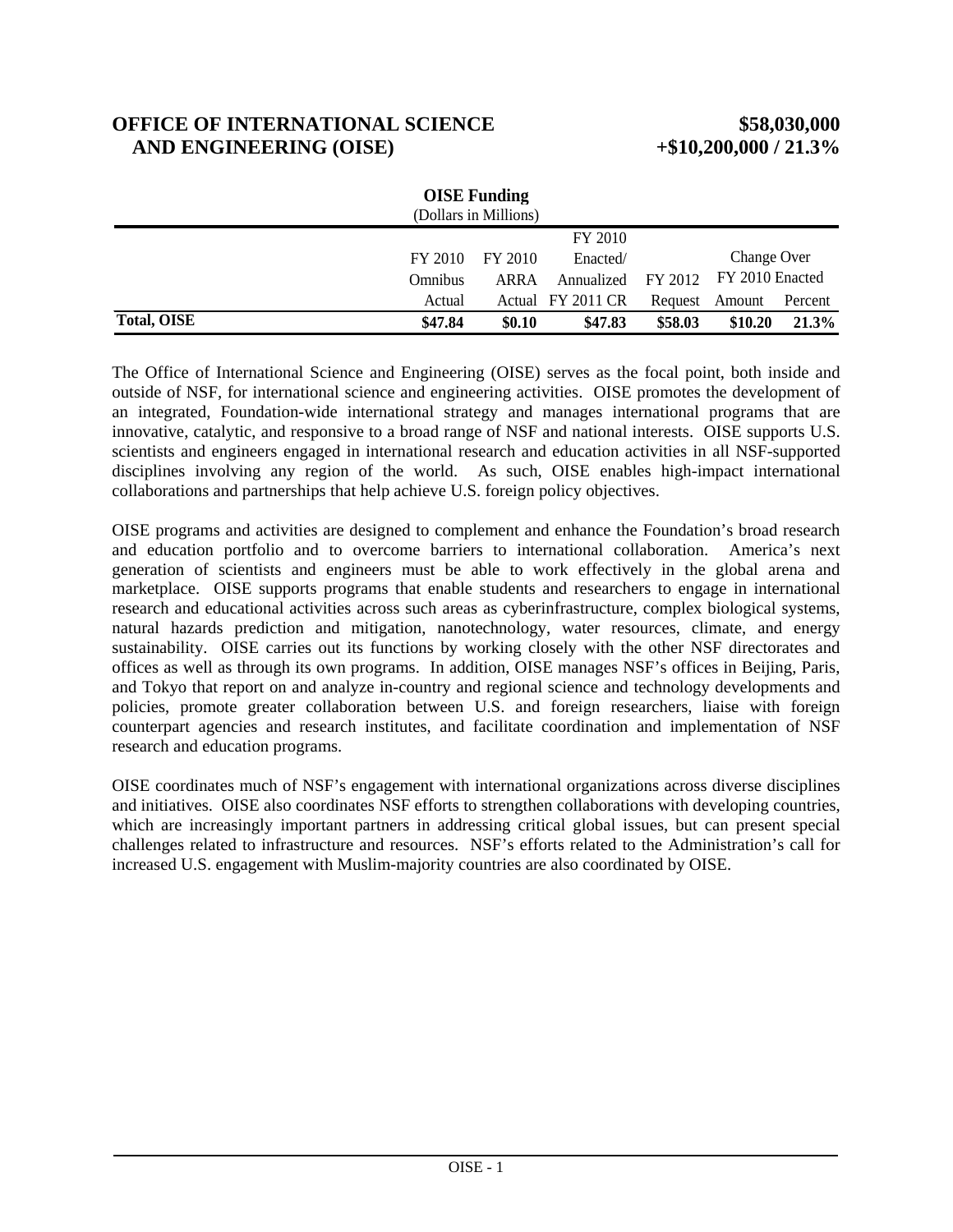

# **Major Investments**

| (Dollars in Millions)                   |                |             |                          |         |                        |       |
|-----------------------------------------|----------------|-------------|--------------------------|---------|------------------------|-------|
|                                         |                |             | FY 2010                  |         |                        |       |
|                                         | <b>FY 2010</b> | FY 2010     | Enacted/                 |         | Change Over            |       |
|                                         | Omnibus        | <b>ARRA</b> | Annualized               | FY 2012 | FY 2010 Enacted        |       |
| <b>Area of Investment</b>               | Actual         | Actual      | <b>FY 2011 CR</b>        |         | Request Amount Percent |       |
| Partnerships for International Research | \$18.20        |             | \$18.00                  | \$25.20 | \$7.20                 | 40.0% |
| and Education (PIRE)                    |                |             |                          |         |                        |       |
| <b>Sustainability Research Networks</b> | -              | -           | $\overline{\phantom{a}}$ | 2.00    | 2.00                   | N/A   |
| International programs for students     | 9.57           | 0.02        | 10.70                    | 11.05   | 0.35                   | 3.3%  |
| and early career researchers            |                |             |                          |         |                        |       |
| Catalyzing New International            | 2.32           |             | 2.00                     | 2.50    | 0.50                   | 25.0% |
| Collaborations (CNIC)                   |                |             |                          |         |                        |       |
| U.S. Participation in International     | 8.15           |             | 8.47                     | 8.50    | 0.03                   | 0.4%  |
| Organizations                           |                |             |                          |         |                        |       |

 Partnerships for International Research and Education (PIRE) is a major NSF funding priority in FY 2012. The PIRE program makes multi-million dollar awards to U.S. institutions that build strong international research and education partnerships. Each PIRE award supports U.S. faculty to lead projects designed to achieve research excellence through the added-value gained by international collaboration including, access to essential expertise, facilities, and/or phenomena outside the U.S. Each PIRE award prepares a globally engaged U.S. workforce by funding U.S. undergraduate and graduate students and/or junior researchers to participate in international research experiences, and fosters the internationalization of U.S. institutions in science and engineering fields.

In FY 2012, OISE plans to invest \$15.0 million for the first-year funding of a new 2012-2016 cohort, \$9.74 million for the existing 2010-2014 PIRE cohort, and \$460,000 to initiate a PIRE program evaluation. The FY 2012 PIRE competition will focus on the NSF-wide Science, Engineering, and Education for Sustainability (SEES) portfolio and apply PIRE's successful model of international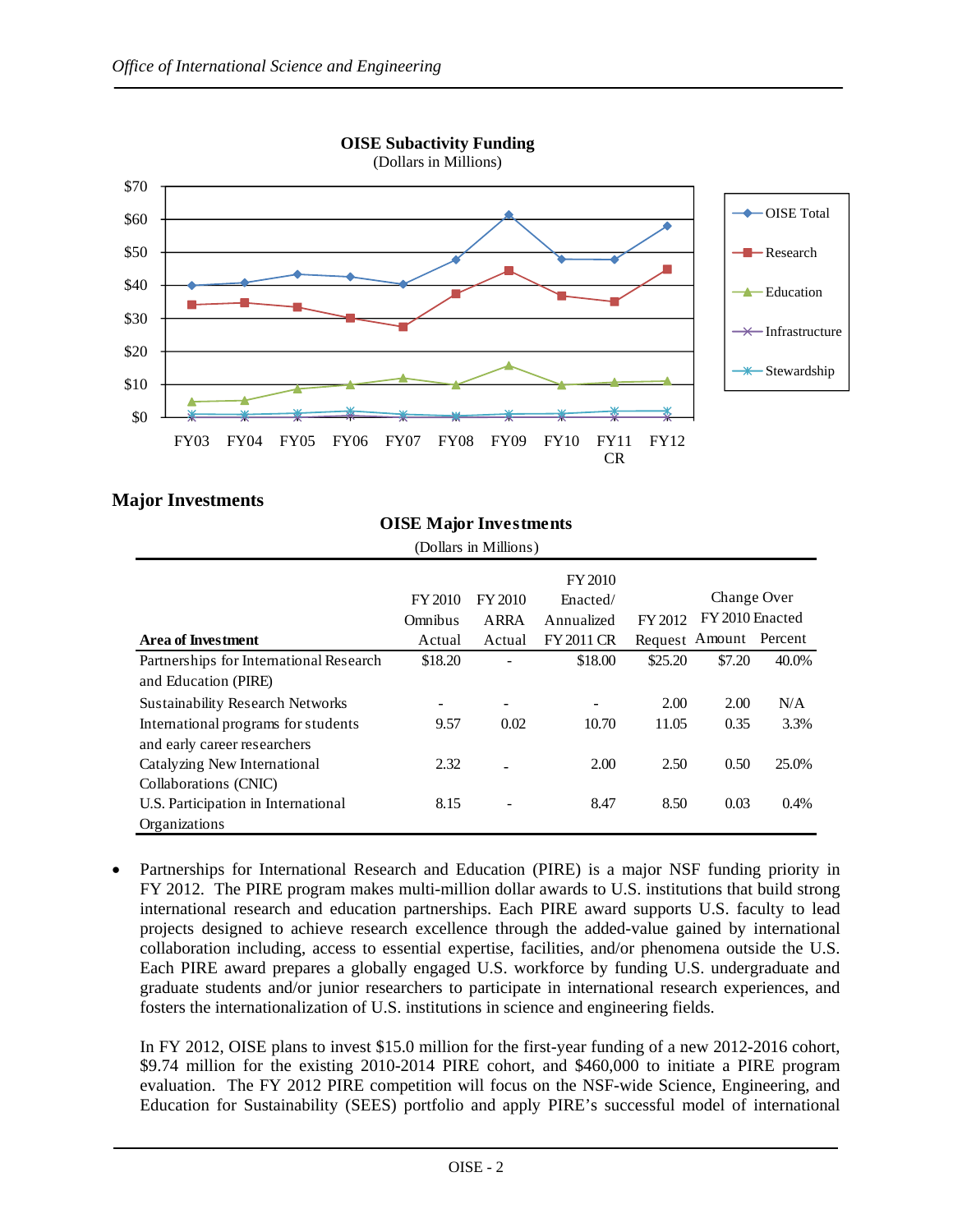collaboration to sustainability research challenges in the global context. This will enable U.S. researchers, students, and institutions to engage effectively with foreign partners in leading-edge discovery and innovation in sustainability disciplines. The increase in funding for the PIRE program is a response to a growing demand for international engagement from the U.S. STEM community and NSF's recognition of the importance of addressing international challenges of sustainability research. In particular, the increase will allow NSF to fund a broader range of PIRE awards for international partnerships related to SEES research areas, including clean energy, an area identified as a critical national need.

- OISE will contribute \$2.0 million to support Sustainability Research Networks (SRN) that will engage and build collaborations among U.S. and foreign researchers and educators within the SEES portfolio.
- OISE manages four programs that support students and early career researchers in international activities:
	- International Research Experiences for Students (IRES) supports groups of U.S. undergraduate or graduate students conducting research in collaboration with foreign investigators at an international site. In FY 2012, IRES funding will be \$3.15 million, which is unchanged from the FY 2010 Enacted level.
	- East Asia and Pacific Summer Institutes (EAPSI) introduces U.S. graduate students to science and engineering research in the East Asia and Pacific region, and initiates scientific relationships that will enable future collaboration with foreign counterparts. Seven locations currently partner with NSF in the program: Australia, China, Japan, Korea, New Zealand, Singapore, and Taiwan. In FY 2012, EAPSI funding will be \$2.40 million, which is unchanged from the FY 2010 Enacted level.
	- International Research Fellowship Program (IRFP) supports U.S. postdoctoral-level scientists and engineers for international collaborative research, with the objective of furthering their research capacity and global perspective, and forging long-term relationships with researchers abroad. In FY 2012, IRFP funding will be \$4.50 million, which is unchanged from the FY 2010 Enacted level.
	- Advanced Studies Institutes (ASI) (formerly Pan American Advanced Studies Institutes) will build on years of successful implementation in the Americas, and recent pilot institutes in Africa and Asia, to provide opportunities for U.S. students and early-career researchers to connect with foreign counterparts around the globe. ASIs are short courses of up to four weeks in duration, aimed at disseminating advanced scientific knowledge and stimulating training and cooperation. The courses involve distinguished U.S. and foreign lecturers and active researchers in a scientific field. OISE manages the ASI program with most of the funding contributed from other NSF directorates and the Department of Energy. The FY 2012, ASI budget for OISE will be \$1.0 million.
- Catalyzing New International Collaborations (CNIC) is an OISE effort that offers support for the initial phases of U.S. participation in mutually beneficial international collaborations in all regions of the world. Many types of activities intended to catalyze new international collaborations may be proposed and supported, including: planning visits, small workshops, initial data-gathering activities, and the development of research coordination networks. If the initial OISE-supported collaboration phase achieves positive results, the next phase is expected to involve submission of a follow-on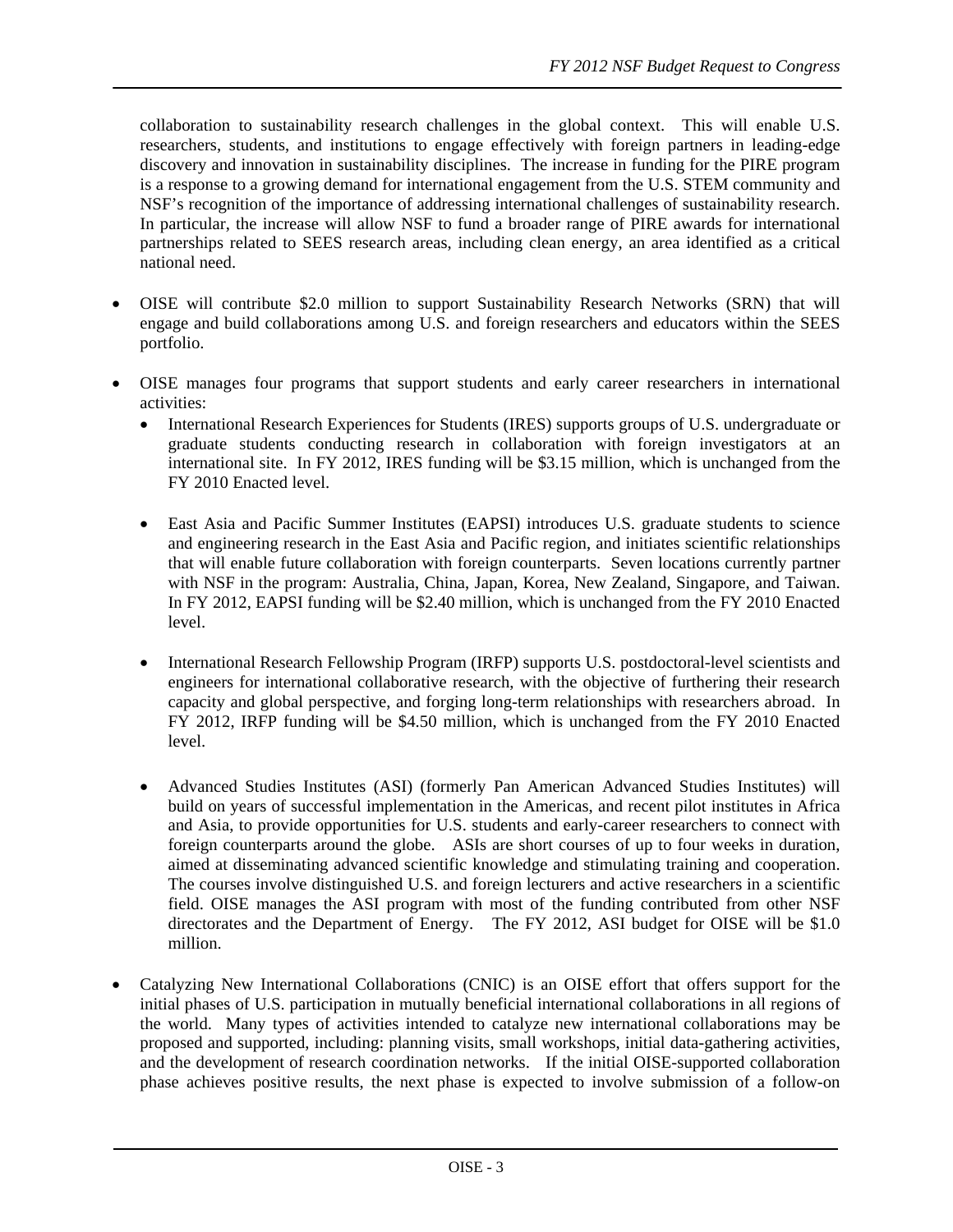proposal to the appropriate NSF program for continued and/or expanded funding of the collaborative research. In FY 2012, OISE plans to allocate \$2.50 million to CNIC activities.

• In FY 2012, OISE will continue to provide approximately \$8.5 million per year in support of U.S. participation in international organizations such as the Civilian Research and Development Foundation, the Global Science Forum, and the Human Frontier Science Program.

| <b>OISE</b> Funding   |         |         |                   |         |                 |                |
|-----------------------|---------|---------|-------------------|---------|-----------------|----------------|
| (Dollars in Millions) |         |         |                   |         |                 |                |
| FY 2010               |         |         |                   |         |                 |                |
|                       | FY 2010 | FY 2010 | Enacted/          |         | Change Over     |                |
|                       | Omnibus | ARRA    | Annualized        | FY 2012 | FY 2010 Enacted |                |
|                       | Actual  |         | Actual FY 2011 CR | Request | Amount          | Percent        |
| <b>OISE Funding</b>   | \$47.84 | \$0.10  | \$47.83           | \$58.03 | \$10.20         | 21.3%          |
| <b>Research</b>       | 38.03   | 0.08    | 37.03             | 46.88   | 9.85            | 26.6%          |
| <b>Education</b>      | 9.71    | 0.02    | 10.70             | 11.05   | 0.35            | 3.3%           |
| <b>Infrastructure</b> | 0.10    |         | 0.10              | 0.10    |                 | $\blacksquare$ |

### **FY 2012 Summary**

#### **Research**

- The FY 2012 OISE research request of \$46.88 million includes \$15.0 million for new SEES-related PIRE awards, and \$2.0 million for SRNs.
- OISE works closely with the other NSF directorates and offices to leverage international opportunities for U.S. researchers and educators. The OISE FY 2012 request will in part co-fund international disciplinary and interdisciplinary activities with other NSF organizational units. OISE's existing funding mechanisms, together with the potential for involving new funding partners, will enable more and stronger research and education collaborations with Muslim-majority and developing countries. A NSF-U.S. Agency for International Development (USAID) Memorandum of Understanding provides a framework for OISE to support U.S. participants and USAID to support developing country partners. OISE will apply approximately \$10.0 million of the FY 2012 request towards co-funding with other NSF directorates, and developing country and Muslim-majority country activities.
- Approximately \$2.50 million will be allocated to CNIC activities in FY 2012, with the expectation that successful interactions will result in competitive proposals to relevant NSF directorates.

#### **Education**

 OISE supports international research and education activities for U.S. undergraduate and graduate students and post-doctoral fellows via the IRES, EAPSI, IRFP, and ASI programs. The total FY 2012 budget for these programs will be \$11.05 million.

#### **Infrastructure**

 OISE will continue to provide \$100,000 in support of the National Nanotechnology Infrastructure Network (NNIN) to leverage connections and collaborations with foreign institutions. For information about NNIN, please refer to the Facilities chapter.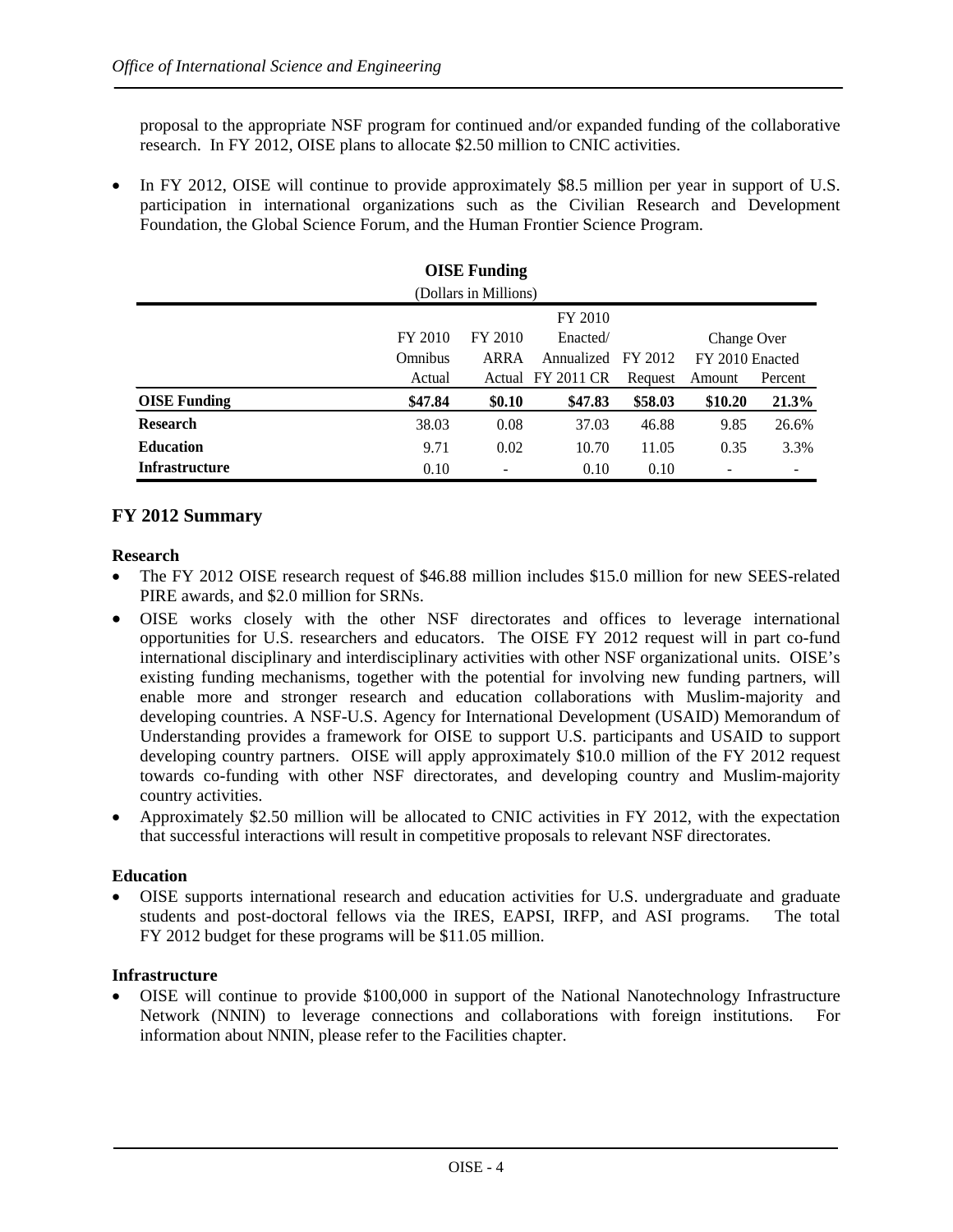## **Summary and Funding Profile**

OISE supports investment in core research and education as well as research infrastructure.

In FY 2012 the number of research grant proposals is expected to increase by over 200 compared to the FY 2010 Enacted primarily attributable to the PIRE competition. OISE expects to award approximately 95 research grants in FY 2012. Average annualized award size and duration are estimated to increase in FY 2012 due to the 2012 PIRE competition.

| <b>OISE Funding Profile</b>               |           |            |           |  |  |  |
|-------------------------------------------|-----------|------------|-----------|--|--|--|
|                                           |           | FY 2010    |           |  |  |  |
|                                           | FY 2010   | Enacted/   |           |  |  |  |
|                                           | Actual    | Annualized | FY 2012   |  |  |  |
|                                           | Estimate  | FY 2011 CR | Estimate  |  |  |  |
| <b>Statistics for Competitive Awards:</b> |           |            |           |  |  |  |
| Number of Proposals                       | 1,043     | 820        | 1,050     |  |  |  |
| Number of New Awards                      | 396       | 365        | 410       |  |  |  |
| Regular Appropriation                     | 396       | 365        | 410       |  |  |  |
| ARRA                                      |           |            |           |  |  |  |
| <b>Funding Rate</b>                       | 38%       | 45%        | 39%       |  |  |  |
| <b>Statistics for Research Grants:</b>    |           |            |           |  |  |  |
| Number of Research Grant Proposals        | 600       | 375        | 600       |  |  |  |
| Number of Research Grants                 | 85        | 70         | 95        |  |  |  |
| Regular Appropriation                     | 85        | 70         | 95        |  |  |  |
| ARRA                                      |           |            |           |  |  |  |
| <b>Funding Rate</b>                       | 14%       | 19%        | 16%       |  |  |  |
| Median Annualized Award Size              | \$49,880  | \$50,000   | \$70,000  |  |  |  |
| Average Annualized Award Size             | \$197,985 | \$180,000  | \$270,000 |  |  |  |
| Average Award Duration, in years          | 2.4       | 2.0        | 2.4       |  |  |  |